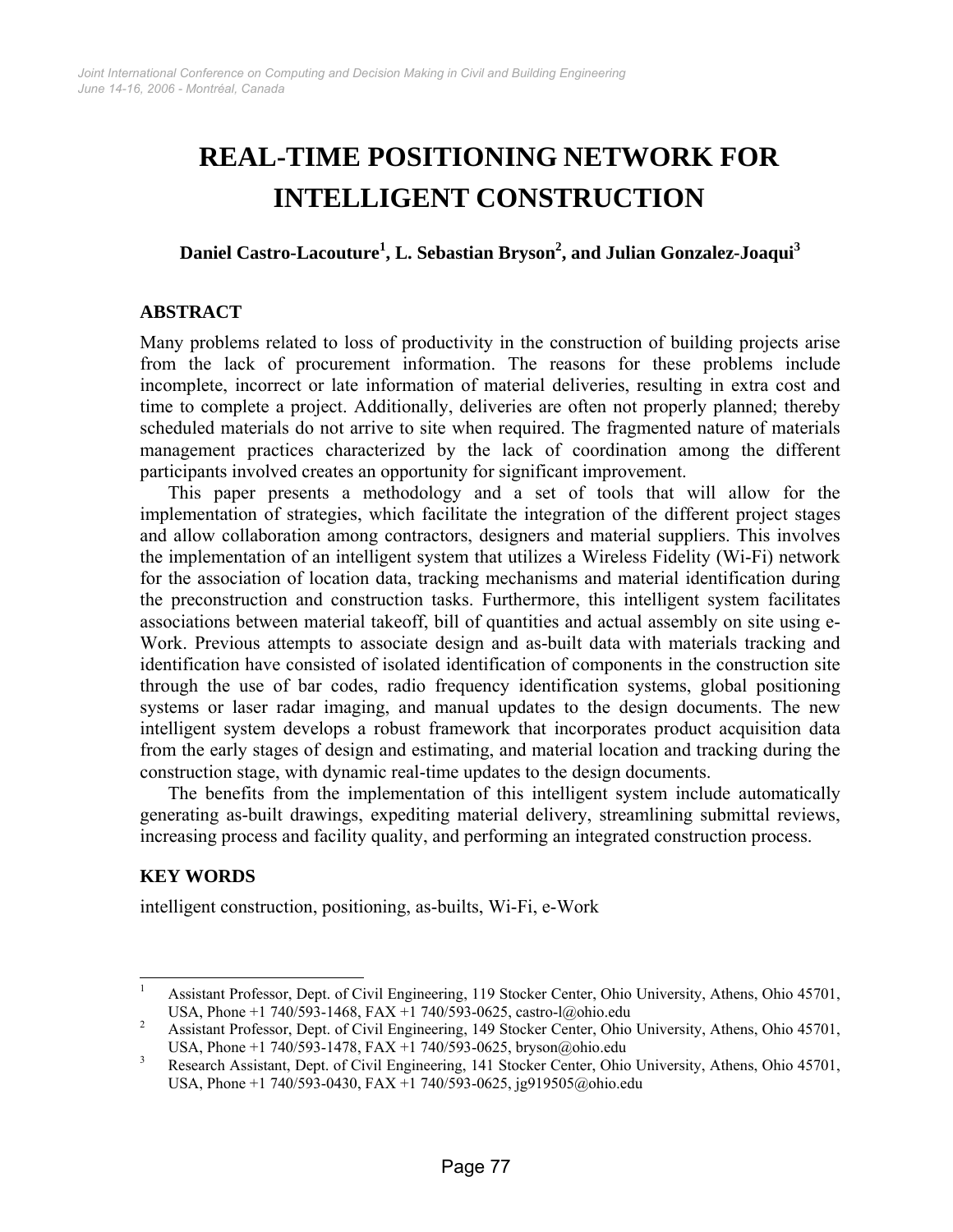## **INTRODUCTION**

At the present time, meaningful electronic communication in the construction industry is still difficult. Several initiatives have partially addressed certain isolated tasks in project management (e.g. electronic data interchange -EDI-, extensible markup language for architecture, engineering and construction –aecXML-, standard for the exchange of product model data –STEP-, etc.), but only in limited cases are there standards for communication available for the exchange of electronic technical drawings, or for procurement of construction products. An integrated, vendor-independent support for the complete supply chain or even of a realistic part of the chain is not yet available.

A framework is needed to incorporate alternatives for the integration of design, quantity takeoff, procurement and construction. It is currently possible to read structural drawings and prepare material schedules automatically, but improvements in scheduling, cost and project delivery will not be significant if the complexities in the interactions of parties involved are not addressed, or if preconstruction and construction data gathering tools are not integrated.

Current research and developments in the domain of asset location and tracking consists of tools designed to help workers and managers locate their equipment, personnel or tools anywhere in their premises. These tools include bar codes, radio frequency identification (RFID) and global positioning systems (GPS). Although these tools represent a valuable effort toward integration in the construction industry, still present limitations in terms of amount of data, middleware, interference and security. These research efforts are very positive and are gradually overcoming such limitations. However, new research avenues using innovative technologies and frameworks must be explored. With the use of architectures such as Bluetooth or Wi-Fi networks, it is also possible to observe and track the location of a particular element, while overcoming the limitations just mentioned.

The fragmented nature of the construction industry, with its lack of coordination and integration between the different disciplines involved in various stages of the project procurement process, creates a huge opportunity for improvement. These opportunities must be targeted for the implementation of strategies that facilitate the integration of the different project stages. This paper presents a methodology and tool that will allow collaboration among contractors, designers and material suppliers through the implementation of e-Work methods for the association of data location and tracking mechanisms between preconstruction and construction tasks.

#### **BACKGROUND**

Research output regarding the automation of preconstruction activities and its integration with project monitoring and control can be classified as: Automated categorization and capture of information, e-Work methods, component tracking and identification, and evaluation of web-based implementations. Below are listed some of the most significant accomplishments in those fields, indicating their scopes and potential opportunities for further development.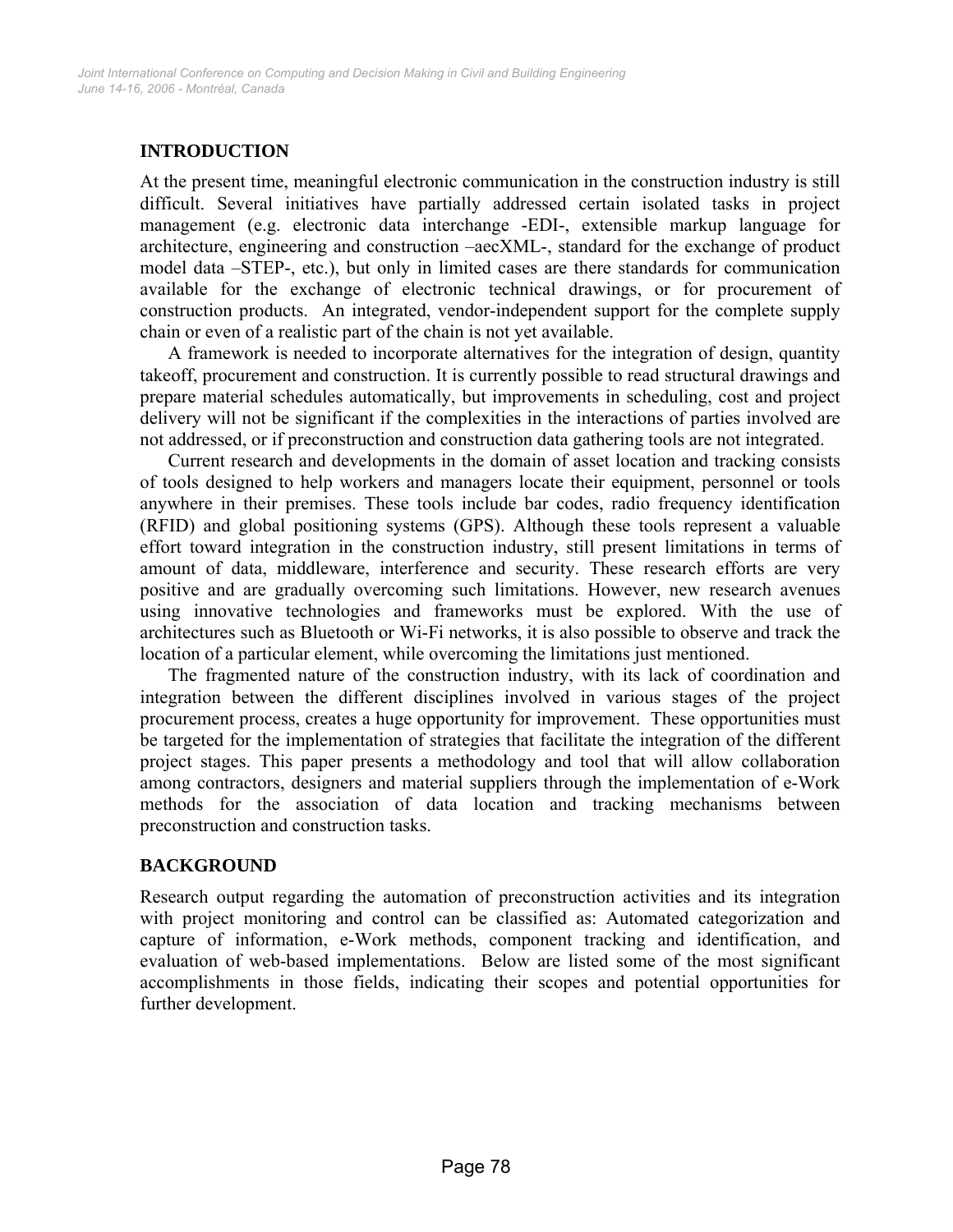#### **Automated Categorization and Capture of Project Information**

Several research initiatives have addressed the importance of automated monitoring of construction operations from the performance perspective (Navon, 2005). Research on the use of GPS in the construction industry has been characterized by the positioning of equipment and by construction metrology in field operations (Peyret et al. 2000; Cheok et al. 2000; Han et al. 2005). GPS has been complemented with laser radar imaging of construction sites, allowing for the assessment of construction progress and the automated comparison between schedule and as-built progress (Cho et al. 2002; Shih and Wang 2004).

#### **E-Work**

Research on the automation of preconstruction workflows has been documented with the application of e-Work methods in construction materials (Castro-Lacouture and Skibniewski, 2003), built upon previous research in the manufacturing domain. E-Work is composed of collaborative, computer-supported activities and communications-supported operations in highly distributed organizations, thus investigating fundamental design principles for the effectiveness of these activities (Anussornnitisarn and Nof, 2003).

#### **Identifying Components in a Construction Site**

Technologies for tracking material components on site have been mainly based on GPS, bar codes and RFID (Furlani and Stone, 1999; Akinci et al. 2002; Jaselskis and El-Misalami, 2003; Song et al. 2006). The adoption has been slow due to the dependence on physical proximity and sight for bar codes, and the limited information of the material detected by the RFID system. Wireless local area networks (WLAN) featuring Wi-Fi, also technically known as 802.11 for a 2.4 GHz radio-band, have been considered as a key opportunity for the construction industry sector (Böhms et al. 2003; Aziz et al. 2006).

#### **Evaluation of Web-based Implementations**

The establishment of Web-based construction project management trends intended for information sharing and performance monitoring has been covered in a variety of settings (Lam and Chang, 2002; Cheung et al. 2004). However, the expectations, performance and combination thereof of web-based project management tools have begun to be evaluated more recently, alongside the implications for materials workflows (Castro-Lacouture and Skibniewski, 2005; 2006).

As it can be seen, many important techniques have been developed using a variety of research tools. However, the practice of civil engineering has not taken advantage of them as a whole, but as scattered improvements in distributed subfields, thus lacking mechanisms for evaluating their impact and real benefits in the construction management domain. Practitioners are aware of the benefits of individual techniques in project monitoring and control, but are still reluctant to extensively adopt them due to the lack of research initiatives addressing the integration of tools for material location and tracking with preconstruction tasks. The methodology described in this paper addresses these challenges by formulating and developing an e-Work model that incorporates i) product data acquisition from the early stages of design and estimating, ii) RFI and submittal reviews, iii) material location and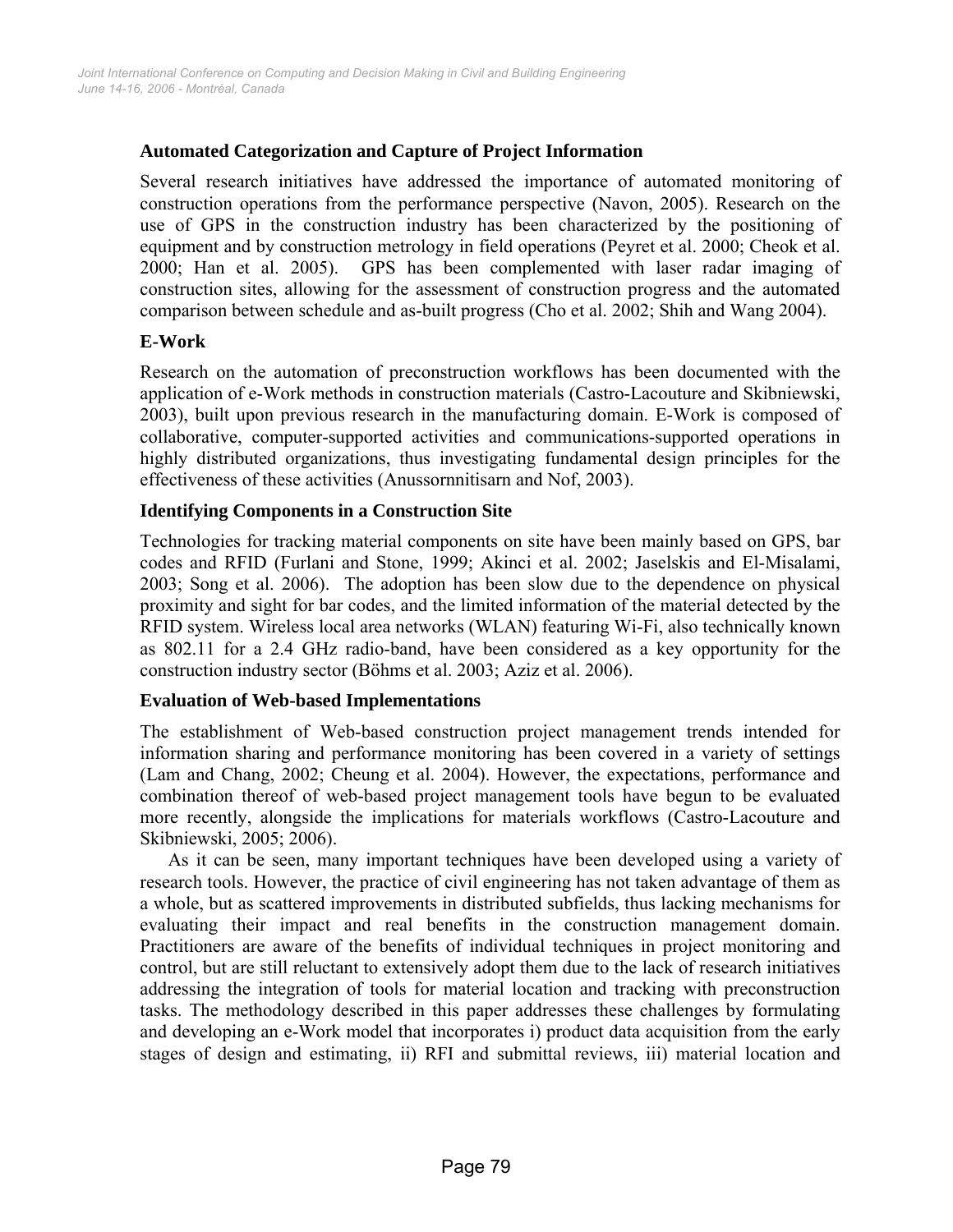tracking at the construction stage that will lead to a near real-time generation of as-built blueprints, iv) expedites material delivery, and v) increases process and facility quality.

#### **PROPOSED SYSTEM FRAMEWORK AND ARCHITECTURE**

The sequence of activities that conforms the framework for the Wi-Fi e-Work system deployment and validation is shown in Figure 1.





#### **E-Work Model Layout**

The development of the e-Work model is two-pronged: firstly, it comprises the hardware configuration, design and assembly, featuring the procurement of the positioning engine, the test site preparation and the installation of the Wi-Fi network. Site preparation is important for setting and adjusting the Wi-Fi network, and for configuring the positioning engine. The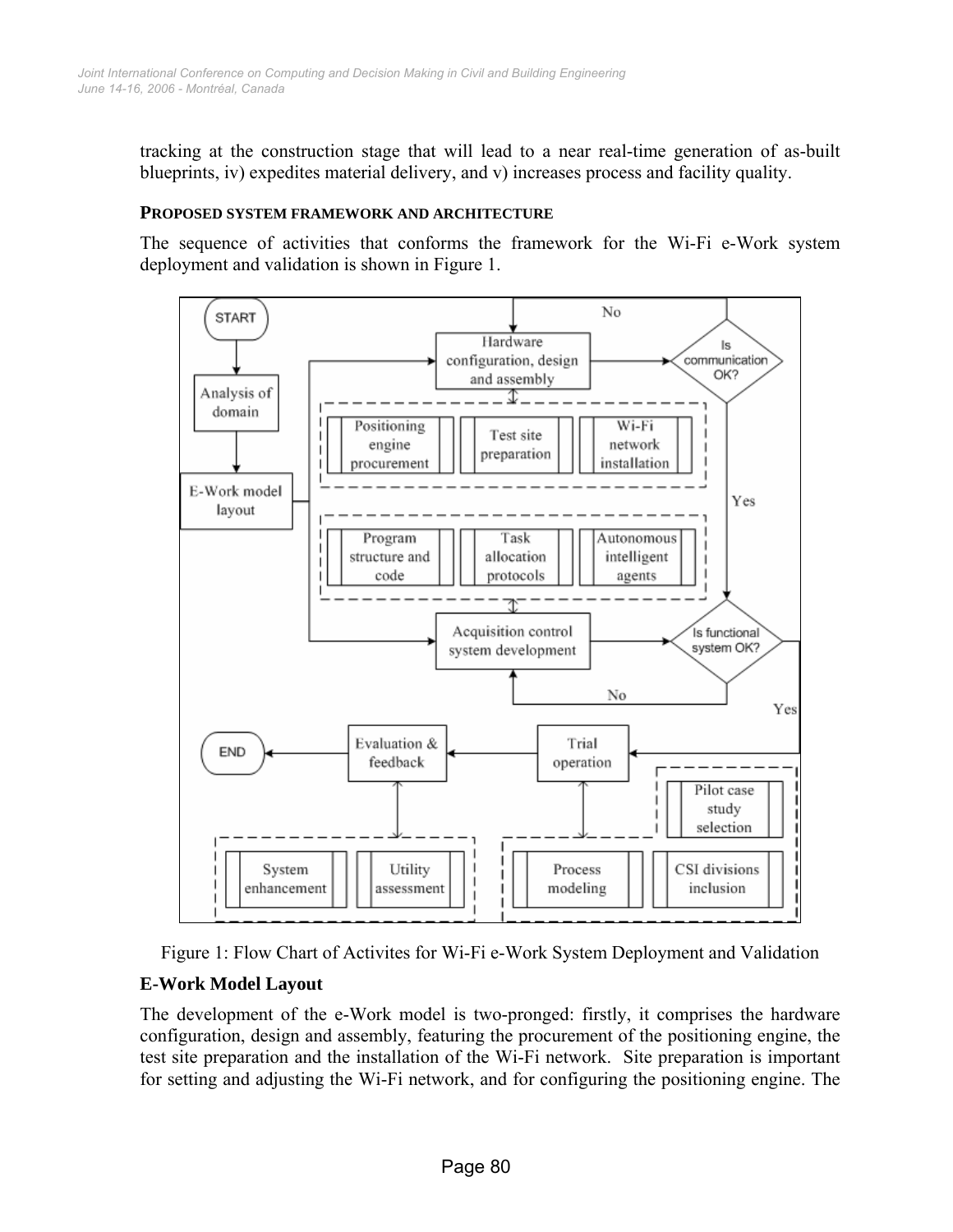software component of the model consists of the development of the acquisition control system, which in turn is composed of the program structure and code, the task allocation protocols and the autonomous intelligent agents. The protocols for the e-Work model algorithm are defined in Table 1. Figure 2 shows the sequencing of messages.

| Table 1: E-Work Algorithm with Task Administration Protocol (Adapted from Table 1 in |  |
|--------------------------------------------------------------------------------------|--|
| Castro-Lacouture and Skibniewski, 2003)                                              |  |

| <b>Types</b> | <b>Protocols</b>                                                                |
|--------------|---------------------------------------------------------------------------------|
| Inquiry      | $A \rightarrow B$ : request location X                                          |
|              | $B \rightarrow A$ : answer location (X)                                         |
|              | $A,B - agents$ $X - questions$                                                  |
| Passing      | $A \rightarrow B$ : tell location X                                             |
|              | $A,B - agents$ $X - message$                                                    |
| Processing   | (1) $A \rightarrow B$ , C: tell location X                                      |
|              | (2) $B \rightarrow A$ : If ValueB(X) OK, Tell 'acceptB' else Tell X'            |
|              | (3) $C \rightarrow A$ : If ValueC(X) OK, Tell 'acceptC' else Tell X"            |
|              | (4) $A \rightarrow B$ , C: If acceptB and acceptC, end.                         |
|              | If acceptB and X", $X=X''$ , go to (1) If acceptC and X', $X=X'$ , go to (1) If |
|              | X' and X", $X=(X',X'')$ , go to (1)                                             |
|              | $A, B, C$ – agents $X, X', X''$ – alternatives                                  |
| Announcing   | $A \rightarrow B, C, D$ : tell location X                                       |
|              | $A,B,C,D$ – agents $X$ – message                                                |
| Approving    | (1) $A \rightarrow B$ : request location X                                      |
|              | (2) $B \rightarrow A$ : If ValueB(X) OK, tell 'approveB' else X'                |
|              | (3) $A \rightarrow B$ : If approveB, end.                                       |
|              | If $X=X'$ go to (1)                                                             |
|              | $A,B$ – agents $X,X'$ – alternatives, where X' is lacking approval              |



Figure 2: Sequencing in Task Administration Protocol

A characteristic scenario of construction material procurement is shown in Figure 2. The construction manager or superintendent interacts with agents from the end-user application in order to define the locations of targets. Two agents  $(a_1 \text{ and } a_2)$  are inquired by user  $a_0$  about the location of some construction material or component. One agent checks spatial information provided by the Wi-Fi network, while the other verifies scheduling information.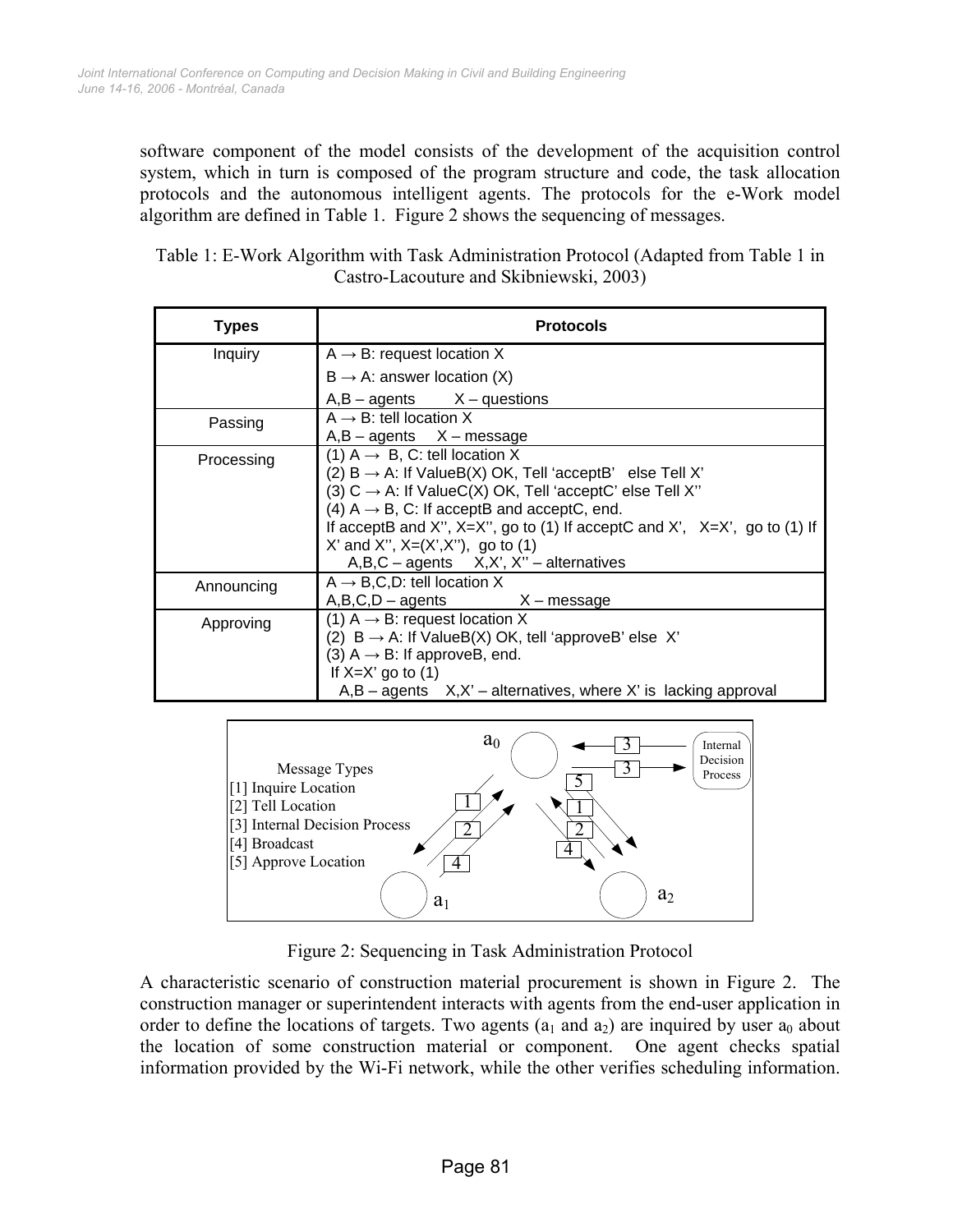The two agents respond the request. Based on the responses,  $a_0$  performs a checking routine and sends the decisions and approvals to the agents.

The main function of the e-Work model is to integrate the hardware components, such as application server, positioning engine server, finder client, with the software components such as task allocation protocols, autonomous intelligent agents, database of material information and the CAD drawings of the facility through a web interface in real time that allows the user to obtain material information from the site and trace it on the finder client's graphical interface. Presently, the positioning accuracy is up to a meter with current technology. Material design and procurement information will be integrated through the e-Work system. Field positioning data will be obtained by pinpointing the Wi-Fi tags attached to the construction material, or by conducting a scan of materials that cannot have tags attached due to limitations in size, shape or type of surface. The latter scan can be carried out with a Wi-Fi enabled device such as a laptop, PDA or Tablet PC, thus taking the device to the material's location. The combination of location tracking capabilities with WLAN networks allows for a flexible user mobility and asset visibility, since the e-Work system will have access to the CAD construction drawings and the materials database. Therefore, the user can see the drawings in the screen featuring design and placing elements, and by clicking an element, the interface will display selected information on material dimensions, properties, schedule, supplier and current status.

#### **Hardware Configuration, Design and Assembly**

Figure 3 describes the architecture of the e-Work hardware and its interactions with the construction site.



Figure 3: Architecture of the Wi-Fi e-Work System Hardware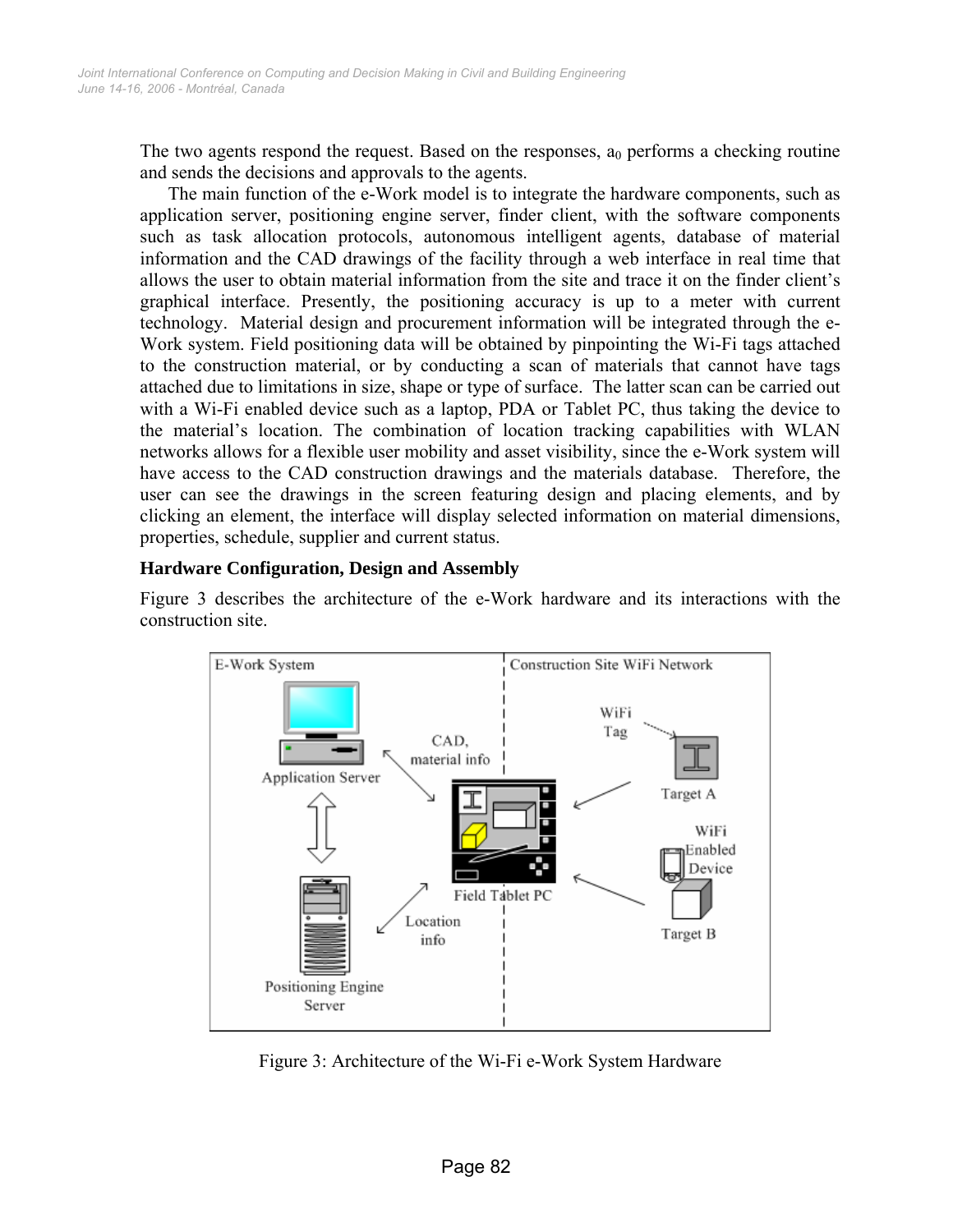The architecture consists of a client-server application composed of a server platform that runs the application, the positioning engine server for supplying location information, and the client (in this case is a field tablet PC). The server platform may also feature a web server for browsing capabilities. At the construction site and once the Wi-Fi is enabled with a standard 802.11 network, the locations of tracked materials and devices will be queried through the interface featured in the tablet PC. The interface will permit browsing targets that appear in the screen and are within the construction site Wi-Fi network, or allow for searching targets that are included in the database. As observed in Figure 2, there will be two types of targets in the construction site. Target A is composed of those construction materials or components than can be easily marked with Wi-Fi tags, given its site and ease. Structural steel members, large wood and plastic components, doors, windows, etc., are examples of this type of targets. In this case, the querying is automatic, and the user will track the location of the target even without physically seeing it. On the other hand, Target B is composed of those construction materials or components that are hardly suitable for tagging due to their size, shape or consistency. Querying of Target B will be possible if the user approaches the material with a Wi-Fi enabled device, like a PDA or even the tablet PC, and the location is pinpointed in the browser. The e-Work system will allow the user to understand more of the particular material by linking the CAD drawing to the material database and selecting the material of interest.

#### **Acquisition Control System Development**

Figure 4 shows the flow chart with the sequential acquisition control tasks to be incorporated into the Wi-Fi e-Work system.



Figure 4. Flow chart of acquisition control tasks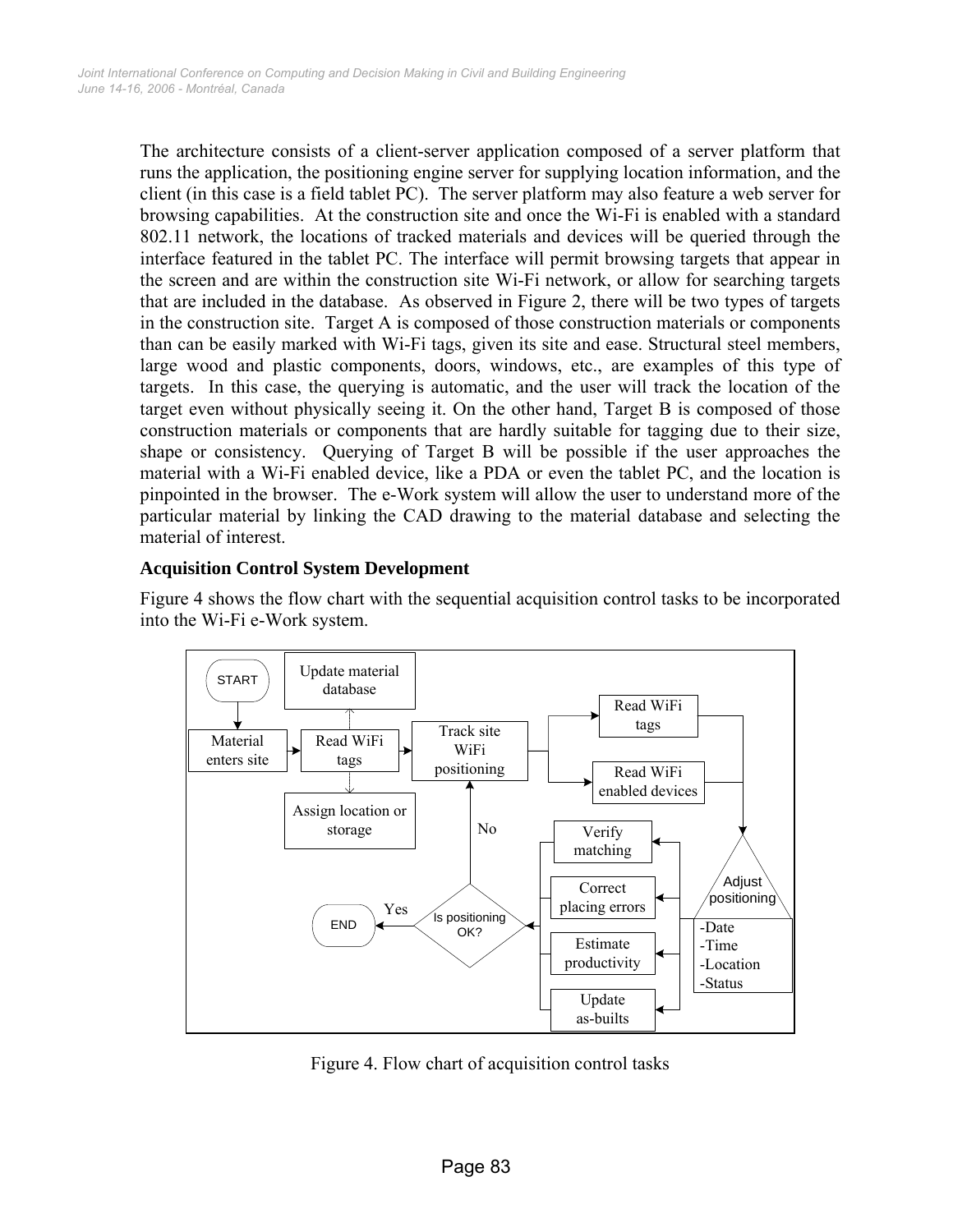Task allocation protocols and intelligent agents will be embedded in the setup of the Wi-Fi e-Work system in order to achieve a sound decision making process based on the design and assembly criteria established by the designer, construction manager and material supplier, as well as to perform database operations with external repositories and past projects. When a tagged material enters the construction site, the database is automatically updated, indicating the user that the material has arrived. Also, based on a previous determination, a task allocation protocol will indicate where in the site should that material be stored or placed, and when is it scheduled for installation. Once the material is installed, the client interface will track its position in relation to the Wi-Fi network. As explained before, the material can be either a Target A or B depending on the available tag or the use of a Wi-Fi enabled device.

#### **System Functions**

The client interface will receive data from the positioning engine, the application server and the Wi-Fi tag, thereby stamping in the database additional information about data, time, location and identification status. The location will be graphically observed and automatically entered in the CAD drawing being deployed on the client interface. Four final functions will be performed by the system

- Verify that the construction material matches the element intended in the design phase or modified by a change order or a submittal.
- Detect and correct placing errors. The web-based capability of the e-Work system will allow for the designer to have immediate access to the problem, as well as other subcontractors involved in that particular CSI division.
- Calculate productivity measures, since the e-Work system has information on installation time, type of material and calculated quantities.
- Update as-built drawings based on the locations and type of material. Autonomous intelligent agents will be acting in this part of the software in order to supply the database with data from current or completed projects, and finding out information required by the user. As-built drawings and project repositories will be updated and automatically regenerated, thereby expediting the revision and approval processes by project participants.

#### **CONCLUSIONS**

Ongoing research at Ohio University is aimed at facilitating the association of design data, positioning mechanisms and material identification during preconstruction and construction tasks. An intelligent system is presented, comprising the hardware configuration, design and assembly of a Wi-Fi network and the software component of the model, which features task allocation protocols and autonomous intelligent agents. An e-Work model is proposed to integrate the hardware components, such as application server, positioning engine server, finder client, with the software components such as task allocation protocols, autonomous intelligent agents, database of material information and the CAD drawings of the facility. The integration is done through a web interface in real time that allows the user to obtain material information from the site and trace it on the finder client's graphical interface. Field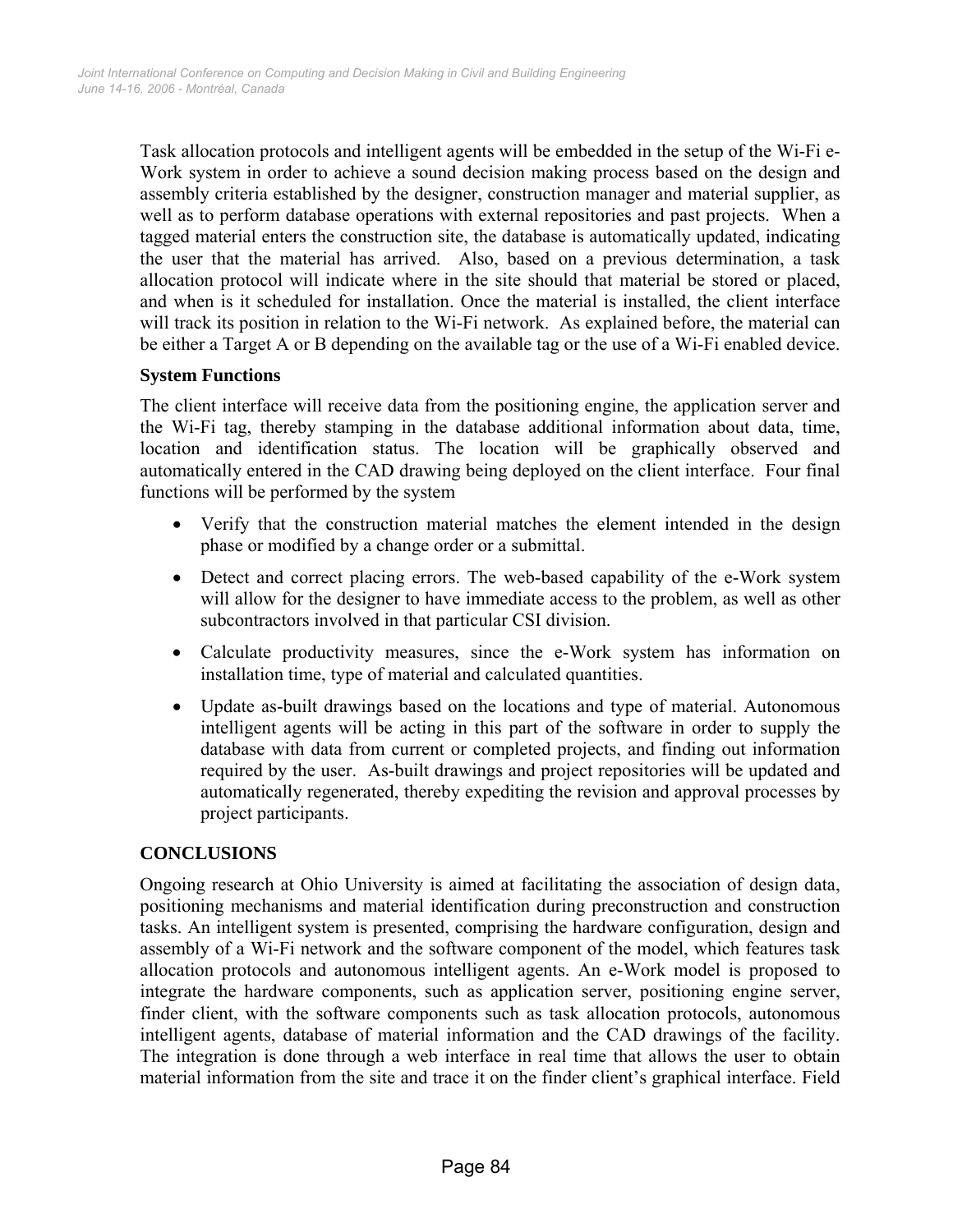positioning data will be obtained by pinpointing the Wi-Fi tags attached to the construction material, or by conducting a scan of materials that cannot have tags attached due to limitations in size, shape or type of surface. The combination of location tracking capabilities with WLAN networks allows for a flexible user mobility and asset visibility, since the e-Work system will have access to CAD construction drawings and the materials database. Therefore, the user can see the drawings in the screen featuring design and placing elements, and by clicking an element, the interface will display selected information on material dimensions, properties, schedule, supplier and current status. The benefits from the implementation of this intelligent system include to automatically generating as-built drawings, expediting material delivery, streamlining submittal reviews, increasing process and facility quality, and performing an integrated construction process.

### **REFERENCES**

- Akinci, B., Patton, M., and Ergen, E. (2002). "Utilizing Radio Frequency Identification on Precast Concrete Components - Supplier's Perspective." *Proceedings of the Nineteenth International Symposium on Automation and Robotics in Construction* (ISARC 2002) September 23-25, 2002, Washington, DC USA, 381-386.
- Aziz, Z. Anumba, C.J., Ruikar, D., Carrillo, P., and Bouchlaghem, D. (2006). "Intelligent Wireless Web Services for Construction – A Review of the Enabling Technologies." *Automation in Construction*, 15 (2006) 113-123.
- Anussornnitisarn, P., and Nof, S.Y. (2003). "E-Work: the Challenge of the Next Generation ERP Systems". *Production Planning and Control*, Special Issue on e-Work Models and Cases, 14(8) 753-765.
- Böhms, M., Hannus, M., Zarli, A., and Cooper, G. (2003). "ICT-related Trends and Opportunities for the Construction Industry Sector". *ROADCON*, final document, June, 2003, <http://cic.vtt.fi/projects/roadcon/docs/roadcon\_d4.pdf.>, accessed June, 2005.
- Cheung, S. O., Suen, H. C. H., and Chueng, K. K.W. (2004). "PPMS: A Web-based Construction Project Performance Monitoring System". *Automation in Construction*, 13(3): 361-376.
- Castro-Lacouture, D. and Skibniewski, M. (2003). "Applicability of e-Work Models for the Automation of Construction Materials Management Systems". *Production Planning and Control*, Special Issue on e-Work Models and Cases, 14(8) 789-797.
- Castro-Lacouture, D. and Skibniewski, M. (2005): "Quantitative Assessment of Web-based Construction Management Systems: Application in Rebar Design and Estimation", *Information Technology in Construction*, ITcon, 10 (2005), 229-244.
- Castro-Lacouture, D. and Skibniewski, M. (2006): "Implementing a B2B e-Work System to the Approval Process of Rebar Design and Estimation", *Journal of Computing in Civil Engineering*, ASCE, Vol. 20 (1), pp. 28-37.
- Cheok, G., Stone, W.C., Lipman, R., and Witzgall, C. (2000). "Ladars for Construction Assessment and Update". *Automation in Construction*, 9 (2000) 463-477.